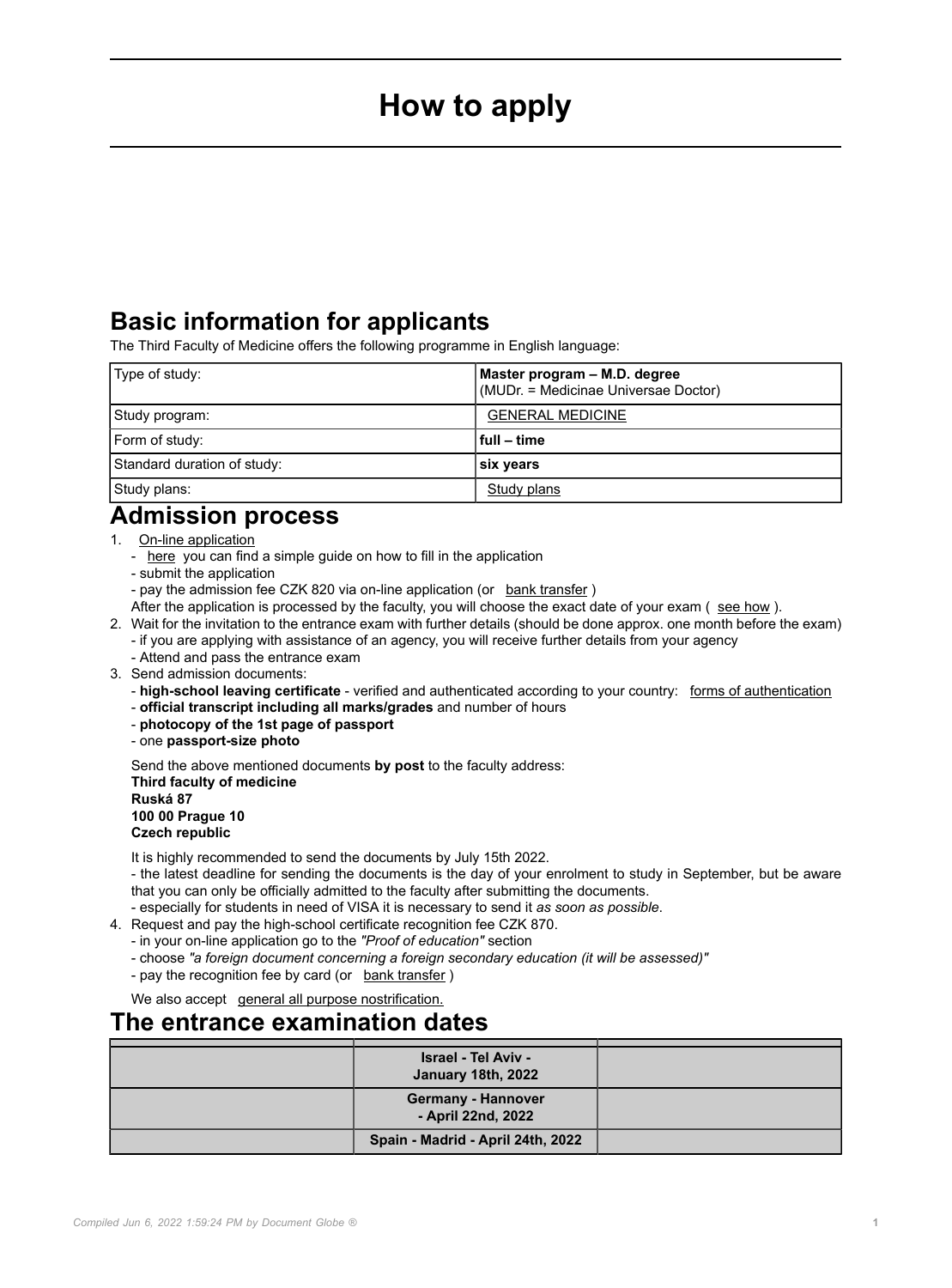| <b>UK - London - April 30th, 2022</b>                                |  |
|----------------------------------------------------------------------|--|
| Israel - Tel Aviv - May 15th, 2022                                   |  |
| <b>Czech Republic - PRAGUE - May</b><br>27th, 2022 (non agency term) |  |
| Portugal - Lisbon - May 28th, 2022                                   |  |
| Portugal - Lisbon - May 29th, 2022                                   |  |
| Hong Kong - May 31st, 2022                                           |  |
| India - New Delhi - May 31st, 2022                                   |  |
| Taiwan - June 3rd, 2022                                              |  |
| Norway - Oslo - June 18th, 2022                                      |  |
| <b>Germany - Munich</b><br>- June 25th, 2022                         |  |
| <b>UK - London - June 29th, 2022</b>                                 |  |
| <b>UK - London - June 30th, 2022</b>                                 |  |
| Israel - Tel Aviv - July 1st, 2022                                   |  |
| Cyprus - Limassol - July 3rd, 2022                                   |  |
|                                                                      |  |

**The Faculty cooperates with the following student agencies on the admission process:** Agencies may have their own additional requirements or fees set.

#### **In Germany**

#### • **Medizin – in - Europa.de**

•For applying through this agency contact Dr. Nils Bergner, e-mail address: [kontakt@medizin-in-europa.de](mailto:kontakt@medizin-in-europa.de)

• **25th June 2022 - Munich**

# **In United Kingdom of Great Britain and Northen Ireland**

#### • **Medical Doorway**

•For applying through this agency contact Mr. Ben Ambrose, e-mail address: [ben@medicaldoorway.com](mailto:ben@medicaldoorway.com)

- **30th April 2022 London**
- **30th June 2022 London**
- **Tutelage Ltd**

•For applying through this agency contact Ms. Noreen Nawaz, e-mail address: [info@tutelage.org.uk](mailto:info@tutelage.org.uk)

• **29th June 2022 - London**

### **In Cyprus**

#### • **Areti Gregoriou**

•For applying through this agency contact Ms. Areti Gregoriou, e-mail address: [olympiagym@cytanet.com.cy](mailto:olympiagym@cytanet.com.cy) • **3rd July 2022 - Limassol**

**In Ireland**

### • **Yeats College**

•For applying through this agency contact Mr. Terry Fahy, e-mail address: [yeatscollegegalway@eircom.net](mailto:yeatscollegegalway@eircom.net)

#### **In Israel**

• **Medstudy**

•For applying through this agency contact Dr. Arik Alhalel, e-mail address: [medstudyil@gmail.com](mailto:medstudyil@gmail.com)

- website: [www.med-study.com](http://www.med-study.com)
- **15th May 2022 Tel Aviv**
- **1st July 2022 Tel Aviv**

### **In Norway**

• **Study in Prague**

•For applying through this agency contact ?smund Olaf Bratholm or Carl Isac Jerner, e–mail addresses: [contact@studyinprague.no](mailto:contact@studyinprague.no) , [info@studyinprague.no](mailto:info@studyinprague.no)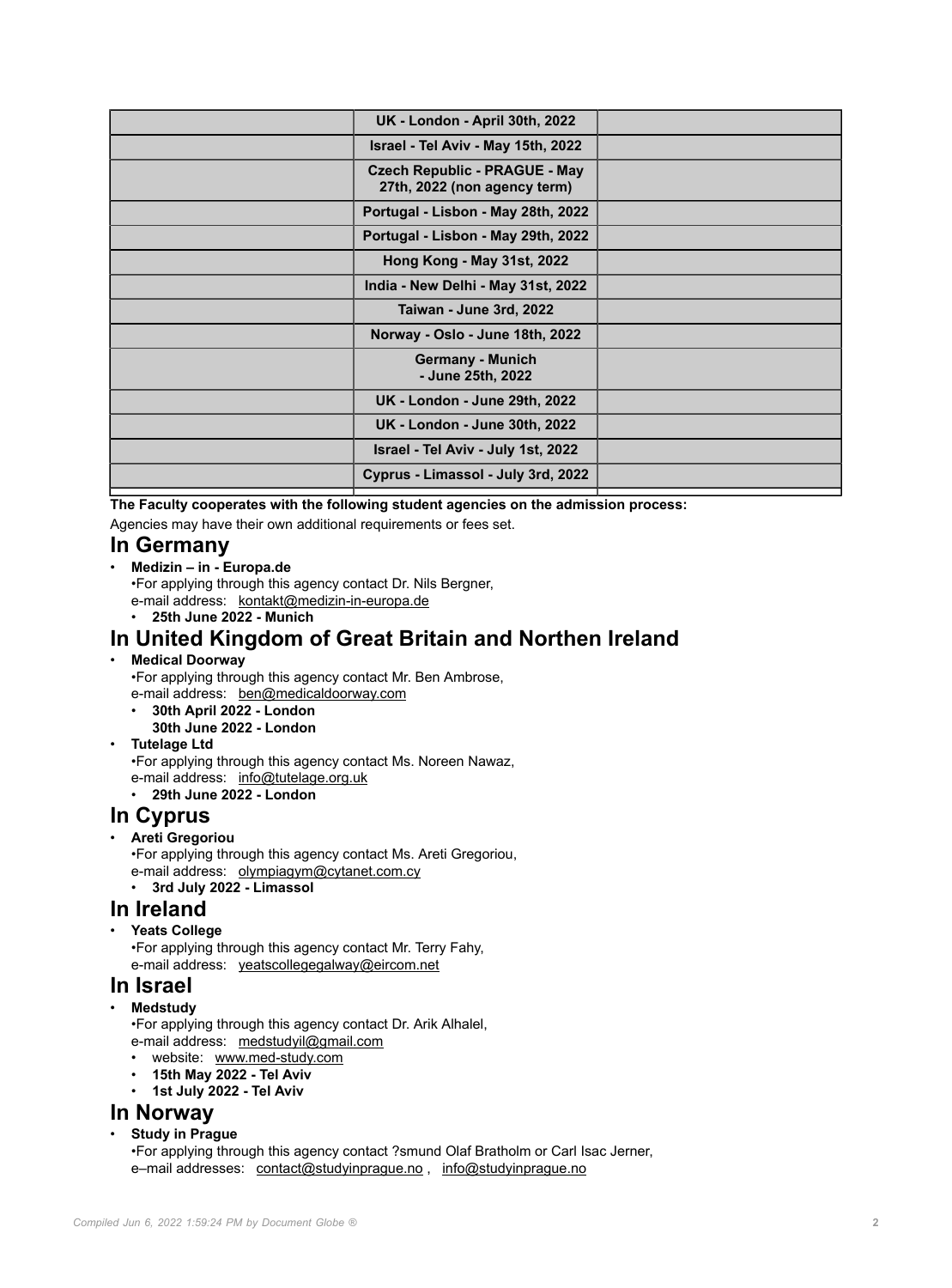- website: <https://www.studyinprague.no/>
- **18th June 2022 Oslo**

#### **In Portugal**

#### • **Information Planet**

- •For applying through this agency contact Ms. Ana Paula, e-mail: [ana.paula@informationplanet.pt](mailto:ana.paula@informationplanet.pt) ,
- or Ms Joao Colaço, e-mail: [joao.colaco@informationplanet.pt](mailto:joao.colaco@informationplanet.pt)
- **28th May 2022 Lisbon**
- **My Student Adviser**

•For applying through this agency contact Mr. Carlos Xavier,

e-mail address: [carlos.xavier@msadviser.pt](mailto:carlos.xavier@msadviser.pt) • **29th May 2022 - Lisbon**

### **In Spain**

#### • **Dónde estudiar medicina**

•For applying through this agency contact Ms. Sarah Matzenbacher, e-mail address: [info@donde-estudiar-medicina.es](mailto:info@donde-estudiar-medicina.es)

- **22nd April 2022 Hannover**
- **24th April 2022 Madrid**

#### **In India**

- **Caxton**
	- •To apply through this agency contact Mr. Raju J. A.,
	- e-mail address: [edu@caxtonin.in](mailto:@),
	- phone number: + 91 484 2390409, +91 94003 16409, + 91 484 2390509

### • **31st May 2022 - New Delhi**

### **In Taiwan**

- **Ivy int.**
	- **•**To apply through this agency contact Mr. Daniel Chung, e-mail address: dddccc21@gmail.com
	- **3rd June 2022**

### **In Hong Kong**

#### • **Medical Doorway**

- •For applying through this agency contact Mr. Ben Ambrose, e-mail address: [ben@medicaldoorway.com](mailto:ben@medicaldoorway.com)
	- **31st May 2022**

# **The alternative date of entrance exams**

If you are not able to sit the entrance exams on the date you are registered for, especially from serious health reason, you can ask for the alternative date of entrance exams by e-mail in 3 days from the original date. The medical report is required and the Dean will consider whether your reason is relevant or not.

The alternative date of entrance exams is on **July 11th 2022 in Prague.**

### **Deadlines and admission schedule**

The deadline for submitting the on - line application form and payment of the admission fee for the entrance exams in April and May 2022 is **March 31st 2022**.

The deadline for sending the on - line application form and payment of the admission fee for the entrance exams in June 2022 is **April 30th 2022**.

#### **Admission schedule**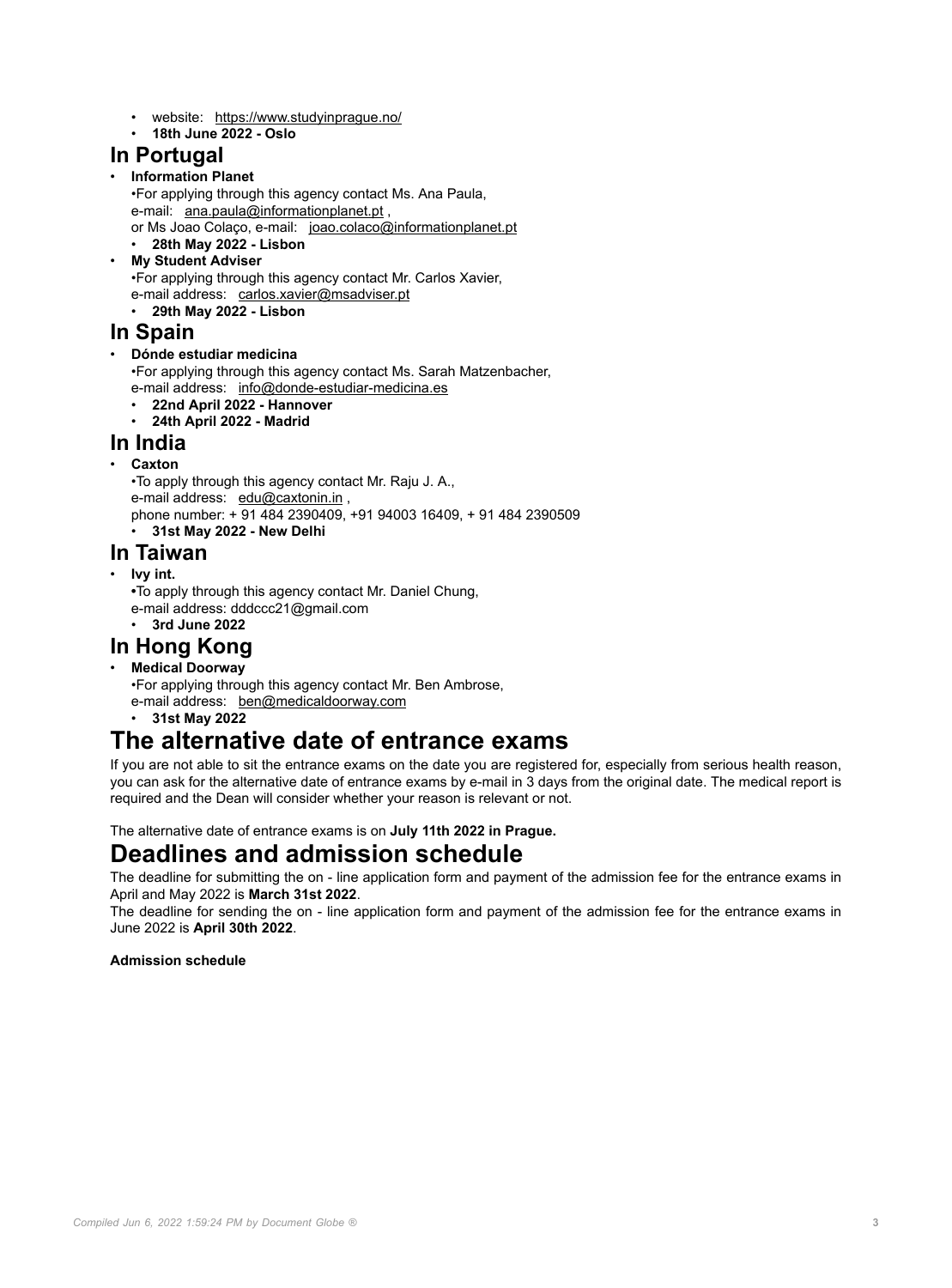

After successful admission (the entrance exam and recognition of the admission documents) the applicant receives an Admission letter from the faculty, which is usually required as part of the visa application. It is highly recommended to apply for VISA by June, so it is issued by the beginning of the academic year.

Admitted applicants enrol to the study during September (in Dobronice camp or at the faculty), the latest possible date to enrol is October 21st 2022.

# **Number of admitted applicants**

Maximum **65 students** will be admitted for the academic year 2022/2023 to study medicine in English language on the basis of entrance examination,

maximum of **25 students** will be admitted without the need to carry out on entrance examination.

# **Annual tuition fee**

**CZK 350.000 (Czech crowns)**

The tuition fee covers the period from September 2022 to June 2023 and has to be paid by October 31, 2022.

### **How the entrance exam looks like**

The Faculty seeks students with appropriate academic qualification, good command of English and high motivation to study medicine. The entrance examinations have 2 parts:

**1. part - writen multiple** - choice tests in Biology, Chemistry and Mathematics *or* Physics

The test is conducted electronically on applicant's laptop/other device.

There are 90 questions in the test, 30 questions in each subject, with only one correct answer out of four.

Minimal and maximal possible number of points is: minimum **0** - maximum **90**

The dean will set the minimal number of points to proceed to the second part of the examination based on the results of the first part of the entrance exams.

**2. part - an interview**, which involves: interpretation of a popular - scientific text, general overview, the ability of an independent judgement, communication skills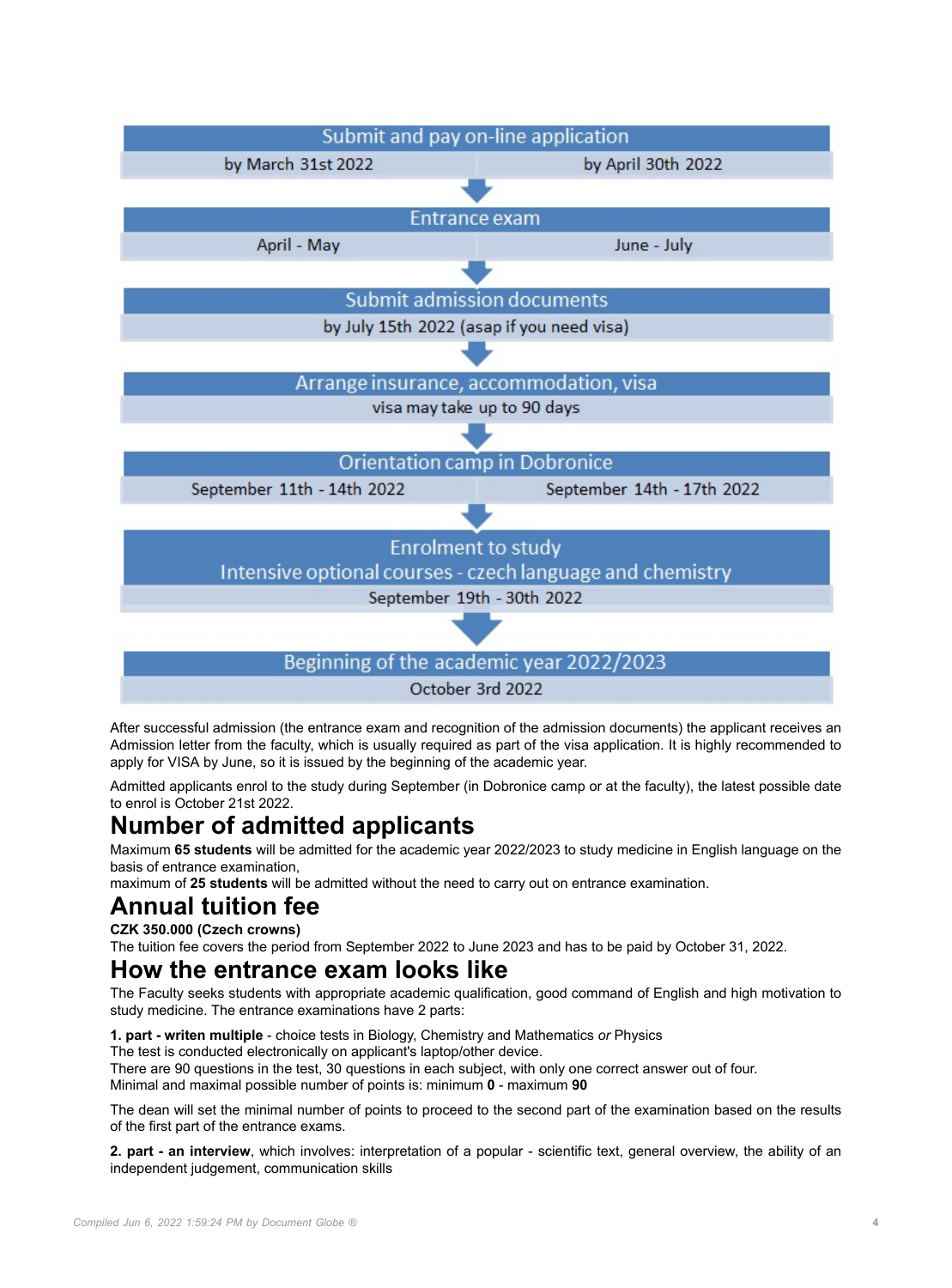Minimal and maximal possible number of points is: minimum **12** - maximum **62**

The number of points required for admission is determined by the Dean based on the entrance exams results. The range of topics for Biology, Chemistry and Physics/Mathematics [sample tests can be found here](3LFEN-13.html).

#### **Admission without the need to carry out an entrance examination**

**1a)** A-level examination results – Physics or Mathematics, Chemistry, Biology: Minimum results: A, A, B

The examination must be carried out in the academic year 2020/2021 at the latest

or

**1b)** Results of International Baccalaureate (IB) in Area 4 (Experimental Sciences) with Chemistry, Biology and Physics or Mathematics, all in Higher Level:

Total – minimum sum of points from the given 3 subjects: 19

The examination must be carried out in the academic year 2020/2021 at the latest

or

**1c)** Results of a comparable examination (e.g. SAT) in Biology, Chemistry, Mathematics or Physics:

Overall minimum score: 85 percentile

The examination must be carried out in the academic year 2020/2021 at the latest or

**1d)** Study average of school leaving exams subjects (applicants attending secondary education in Germany): Grade average during the whole period of study: better than 1,30

The applicant must graduate from secondary education in the academic year 2021/2022

**2)** An applicant for study that wishes to be accepted into the first section of study (first year) without an entrance examination is required to submit an application form for the remission of the entrance examination ( [application form](3LFEN-11-version1-3lfen_11_version1_application_for_remission_of_entrance_exams_2021_2022.docx) [available here](3LFEN-11-version1-3lfen_11_version1_application_for_remission_of_entrance_exams_2021_2022.docx) in [pdf](3LFEN-11-version1-3lfen_11_version1_application_for_remission_of_entrance_exams_2021_2022.docx) or [docx](#page-0-0) ) together with an application form for study to the Study Division of the Faculty to the March 15, 2022 (the date of postage is decisive).

**3)** An order of applicants will be drafted based on the criteria above and study grade averages. A maximum of 25 applicants may be admitted without an entrance examination.

### **Applicants with special needs**

Instructions how to fill and send the application form:

- 1. Please go to the website: [https://www.lf3.cuni.cz/3LFEN-12.html](3LFEN-12.html) and open the application form
- 2. In the application form please:
	- a. tick "Requirements for special treatment due to health handicap"
	- b. fill "Health limitation"
	- c. describe your requirements i.e. longer time for tests, wheelchair accessible lecture hall etc.
- 3. Close and send the application form
- 4. Pay the admission fee 820 CZK
- 5. The medical report with your requirements for special treatment or any confirmation of the relevant institution please send to this address:

|  | Third Faculty of Medicine of Charles Univesity<br>Study division<br>Ruská 87<br>100 00 Prague 10<br>Czech republic |
|--|--------------------------------------------------------------------------------------------------------------------|
|--|--------------------------------------------------------------------------------------------------------------------|

**Please do not print the application and do not send it to the Faculty!**

6. Wait for the invitation to entrance exams, usually send one month before the entrance exams to your e-mail address or to the agency, which help you are applying with.

### **Transfer students**

Admission for studies according to Section 49 (3), Act 111/98 Coll. The Higher Education Act, as amended • [Different requirements for admission](3LFEN-388.html) for students of other medical or health studies faculties.

# **Admission fee**

CZK 820 or equivalent amount in Euro must be made by **card (via on–line application – the easiest way) or bank transfer (no check)** to the following account of Third Faculty of Medicine:

| I Name of the account: | Charles University, Third Faculty of Medicine     |
|------------------------|---------------------------------------------------|
| I Bank name:           | Ceskoslovenska obchodni banka, Branch (corporate) |
| Address:               | Na Porici 24, 115 20 Prague 1, Czech Republic     |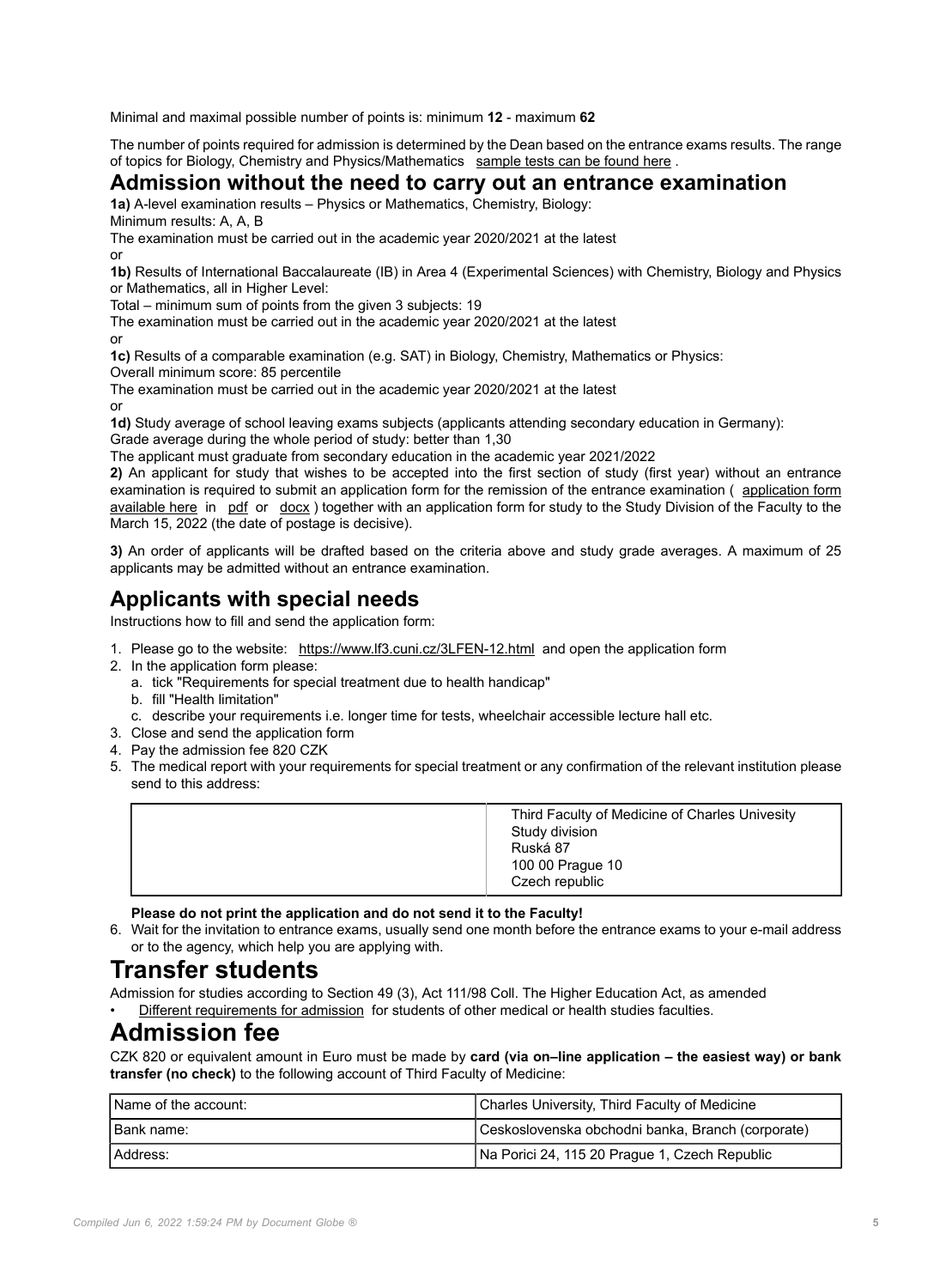| Account number:   | 10500081433/0300                |
|-------------------|---------------------------------|
| <b>SWIFT</b> code | l CEKOCZPP                      |
| <b>IIBAN:</b>     | ICZ 82 0300 0000 0005 0008 1433 |

Please, print your surname, ID of your application and "Admission Fee" in the comment. The applicant is to cover all bank expenses, i.e. you should tick this option in your payment order.

# **Enrollment to study**

The enrollment to study General Medicine master programme will take place during the Orientation camp in Dobronice or in Burianova lecture hall (ground floor of the Faculty building). Before registration you have to provide the nostrificated secondary school certificate or apply for nostrification at the Faculty.

Please see [What is nostrification?](#page-0-0)

In case this registration date does not suit you because of some serious reason, please let us know by sending an email to [pavla.blaszczykova@lf3.cuni.cz](mailto:pavla.blaszczykova@lf3.cuni.cz) to arrange an alternative date. The latest date to enrol to the faculty is October 21st 2022.

### **Orientation camp in Dobronice**



A traditional and very beneficial event is a four-day orientation camp for future students of the first study year of all study programmes of our faculty, which will take place at the training center of Charles University in Dobronice. The camp is devided to 2 rounds.

**First round takes part from September 13th to September 16th 2022 Second round takes part from September 16th to September 19th 2022**

**We are the only medical faculty, which organizes training camp for both Czech and foreign students of first study year.**

You will receive more information soon.

# **More information**

- 1. Textbooks, accommodation and meals are not included in the tuition fee. The cost of living is relatively low in Prague. Accommodation costs approximately  $\epsilon$  300 per month whereas the cost of meals is approximately  $\epsilon$ 120.
- 2. International students admitted to the Faculty should secure a health insurance for themselves (for all forms of medical treatment) - from their home countries for the duration of their stay in the Czech Republic. **Students may make a contract with a Czech health insurance company**.
- 3. Admitted applicants have to apply for a long stay student visa at the respective Czech Embassy in their home country. **This visa is absolutely necessary** for international students besides EU and Norway.
- 4. All admitted students shall attend 5 days intensive Czech language course in **September 2022.**